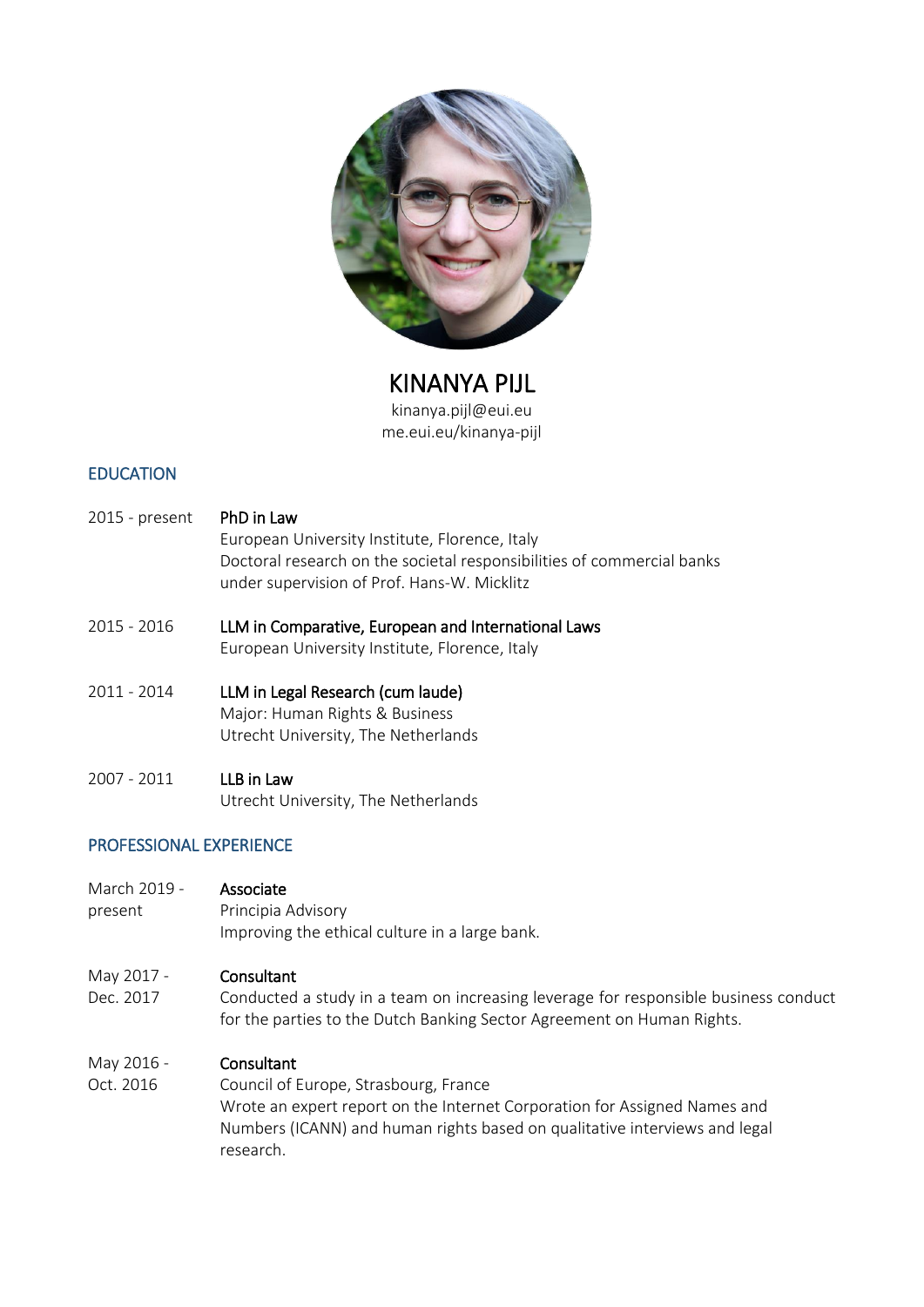# March 2015 - Researcher

Sept. 2015 Utrecht University School of Law, The Netherlands Conducted legal and empirical research on (i) corporate duties of care in the areas of international corporate social responsibility and accountability and (ii) business and human rights, as part of a project on land-use-change, environmental harm, and human rights violations in Colombia and Brazil.

#### Sept. 2014 - Policy Officer

Jan. 2015 Council of Europe, European Social Charter Department, Strasbourg, France Ensured the quality of the Conclusions of the European Committee of Social Rights.

#### March 2014 - Policy Officer

Sept. 2014 Council of Europe, Internet Governance Unit, Strasbourg, France Managed the drafting of a report on ICANN and human rights; conducted a preliminary analysis for a report on cybersecurity and human rights; prepared a draft of the Council of Europe Internet Governance Strategy 2016-2019.

## AWARDS AND GRANTS

- Fully funded 4-year PhD at the European University Institute by the Dutch Government Grant Authority (NUFFIC)
- Award for Utrecht University's Best Master's Thesis 2014 2015

## **PUBLICATIONS**

#### Book chapters

- Kinanya Pijl, 'The Dutch Banking Agreement on Human Rights; a blueprint for EU governance?' in Hans Micklitz and Marta Cantero (eds.), *The role of the EU in Transnational Legal Ordering: Standards, Contracts, and Codes* (Edward Elgar 2019) (forthcoming)
- Kinanya Pijl, Annelot Peters and Liesbeth Enneking, 'The Netherlands' in Lukas Heckendorn Urscheler and Johanna Fournier (eds.), *Regulating Human Rights Due Diligence for Corporations - A Comparative Overview* (Schulthess 2017)
- Kinanya Pijl, 'De invloed van (i)mvo-regelgeving op het vestigingsklimaat' [The impact of international corporate social responsibility regulation on the national business climate] in Liesbeth Enneking e.a., *Zorgplichten van Nederlandse ondernemingen inzake internationaal maatschappelijk verantwoord ondernemen* (Boom Juridisch 2016)
- Liesbeth Enneking and Kinanya Pijl, 'Una perspectiva de los negocios y los derechos humanos en torno a los conflictos generados por los cambios en los usos de la tierra en Brasil y Colombia' [A Business & Human Rights perspective on the conflicts related to land-use change in Brazil and Colombia] in Tim Boekhout van Solinge e.a. (eds.), *Terra e Direitos em Águas Turbulentas Conflitos socio-ambientais no Brasil e na Colômbia* (2016)

#### Policy paper

■ Eve Salomon and Kinanya Pijl, 'Applications to ICANN for Community-based New Generic Top Level Domains (gTLDs): Opportunities and challenges from a human rights perspective' Council of Europe report DGI(2016)17